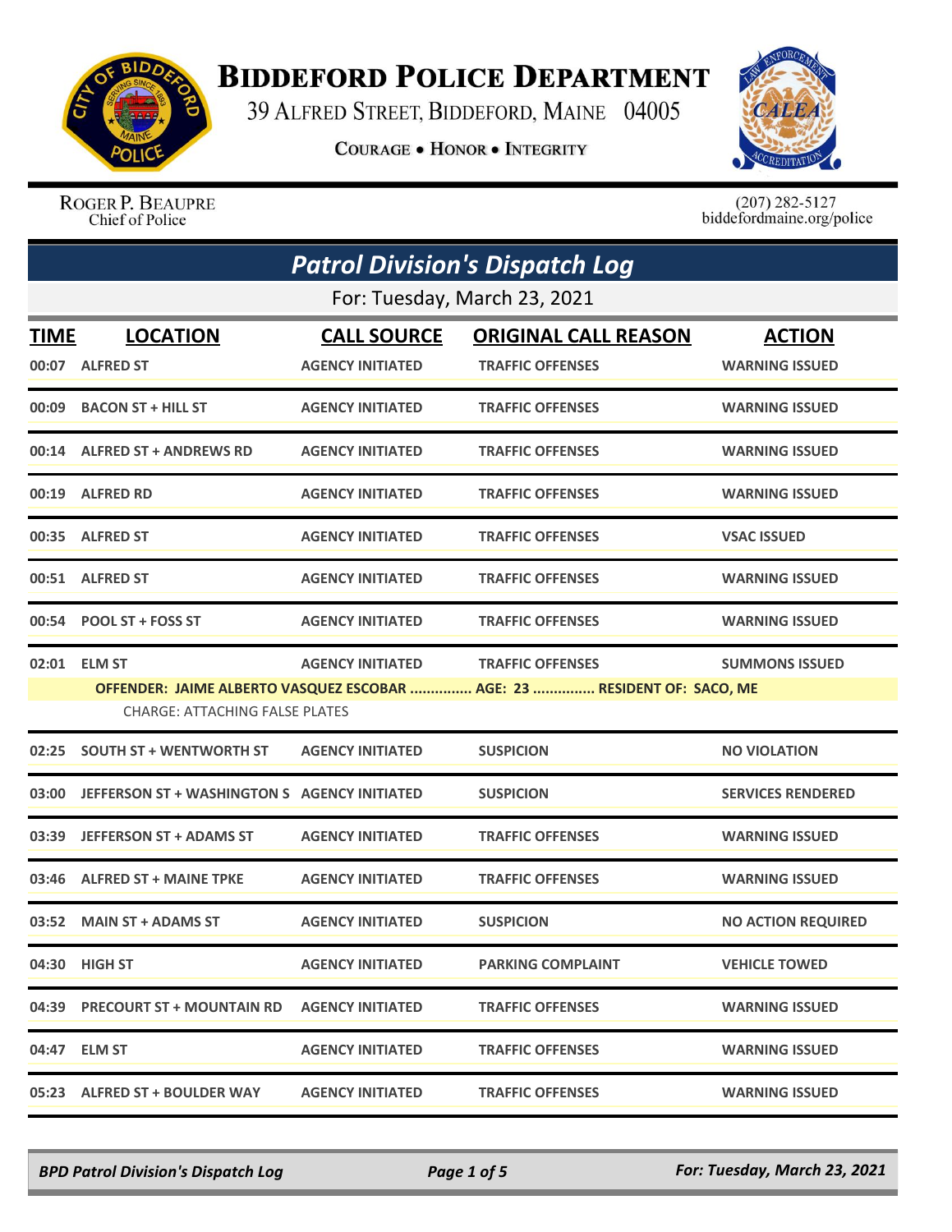| <b>TIME</b> | <b>LOCATION</b><br>06:31 WEST ST + PROSPECT ST | <b>CALL SOURCE</b><br><b>AGENCY INITIATED</b> | <b>ORIGINAL CALL REASON</b><br><b>TRAFFIC OFFENSES</b> | <b>ACTION</b><br><b>WARNING ISSUED</b> |
|-------------|------------------------------------------------|-----------------------------------------------|--------------------------------------------------------|----------------------------------------|
|             | 06:55 ALFRED ST                                | <b>E-911 CALL</b>                             | 911 MISUSE                                             | <b>SERVICES RENDERED</b>               |
|             | 07:40 POOL ST                                  | <b>AGENCY INITIATED</b>                       | <b>TRAFFIC OFFENSES</b>                                | <b>VSAC ISSUED</b>                     |
|             | 07:51 GREEN ST                                 | <b>NON-EMERGENCY CALL</b>                     | <b>MISSING PERSON</b>                                  | <b>REPORT TAKEN</b>                    |
|             | 07:57 POOL ST                                  | <b>AGENCY INITIATED</b>                       | <b>TRAFFIC OFFENSES</b>                                | <b>WARNING ISSUED</b>                  |
|             | 08:06 POOL ST                                  | <b>AGENCY INITIATED</b>                       | <b>TRAFFIC OFFENSES</b>                                | <b>VSAC ISSUED</b>                     |
| 08:13       | <b>BRADBURY ST</b>                             | <b>AGENCY INITIATED</b>                       | <b>PAPERWORK</b>                                       | <b>PAPERWORK NOT SERVED</b>            |
|             | 08:33 GREEN ST                                 | <b>AGENCY INITIATED</b>                       | <b>PAPERWORK</b>                                       | <b>PAPERWORK NOT SERVED</b>            |
|             | 09:35 MORIN ST                                 | <b>E-911 CALL</b>                             | 911 MISUSE                                             | <b>NEGATIVE CONTACT</b>                |
|             | 09:37 GRANITE ST                               | <b>AGENCY INITIATED</b>                       | <b>TRAFFIC OFFENSES</b>                                | <b>WARNING ISSUED</b>                  |
|             | 09:42 ELM ST                                   | <b>NON-EMERGENCY CALL</b>                     | <b>RECOVERED STOLEN PROPERTY</b>                       | <b>REPORT TAKEN</b>                    |
|             | 09:44 SACO FALLS WAY                           | <b>WALK-IN AT STATION</b>                     | <b>ESCORTS / RELAYS</b>                                | <b>SERVICES RENDERED</b>               |
|             | 09:50 HILL ST                                  | <b>AGENCY INITIATED</b>                       | <b>TRAFFIC OFFENSES</b>                                | <b>VSAC ISSUED</b>                     |
| 09:59       | <b>POOL ST + DECARY RD</b>                     | <b>AGENCY INITIATED</b>                       | <b>TRAFFIC OFFENSES</b>                                | <b>WARNING ISSUED</b>                  |
|             | 10:01 HILL ST                                  | <b>AGENCY INITIATED</b>                       | <b>ANIMAL COMPLAINT</b>                                | <b>WARNING ISSUED</b>                  |
|             | 10:05 HILL ST                                  | <b>AGENCY INITIATED</b>                       | <b>TRAFFIC OFFENSES</b>                                | <b>VSAC ISSUED</b>                     |
|             | 10:39 FALL ST                                  | <b>E-911 CALL</b>                             | <b>DISTURBANCE / NOISE</b>                             | <b>WARNING ISSUED</b>                  |
|             | 10:59 FOREST ST                                | E-911 CALL                                    | 911 MISUSE                                             | <b>SERVICES RENDERED</b>               |
|             | 11:06 HILL ST                                  | <b>NON-EMERGENCY CALL</b>                     | <b>SUSPICION</b>                                       | <b>SERVICES RENDERED</b>               |
|             | <b>11:13 MAIN ST</b>                           | <b>E-911 CALL</b>                             | 911 MISUSE                                             | <b>SERVICES RENDERED</b>               |
|             | 12:32 POOL ST                                  | <b>AGENCY INITIATED</b>                       | <b>TRAFFIC OFFENSES</b>                                | <b>WARNING ISSUED</b>                  |
|             | 12:41 POOL ST                                  | <b>AGENCY INITIATED</b>                       | <b>TRAFFIC OFFENSES</b>                                | <b>WARNING ISSUED</b>                  |
|             | 12:44 POOL ST                                  | <b>E-911 CALL</b>                             | <b>DRUG</b>                                            | <b>GONE ON ARRIVAL</b>                 |
|             | 12:51 POOL ST                                  | <b>AGENCY INITIATED</b>                       | <b>TRAFFIC OFFENSES</b>                                | <b>VSAC ISSUED</b>                     |
|             | 12:58 GUINEA RD                                | <b>AGENCY INITIATED</b>                       | <b>TRAFFIC OFFENSES</b>                                | <b>WARNING ISSUED</b>                  |

*BPD Patrol Division's Dispatch Log Page 2 of 5 For: Tuesday, March 23, 2021*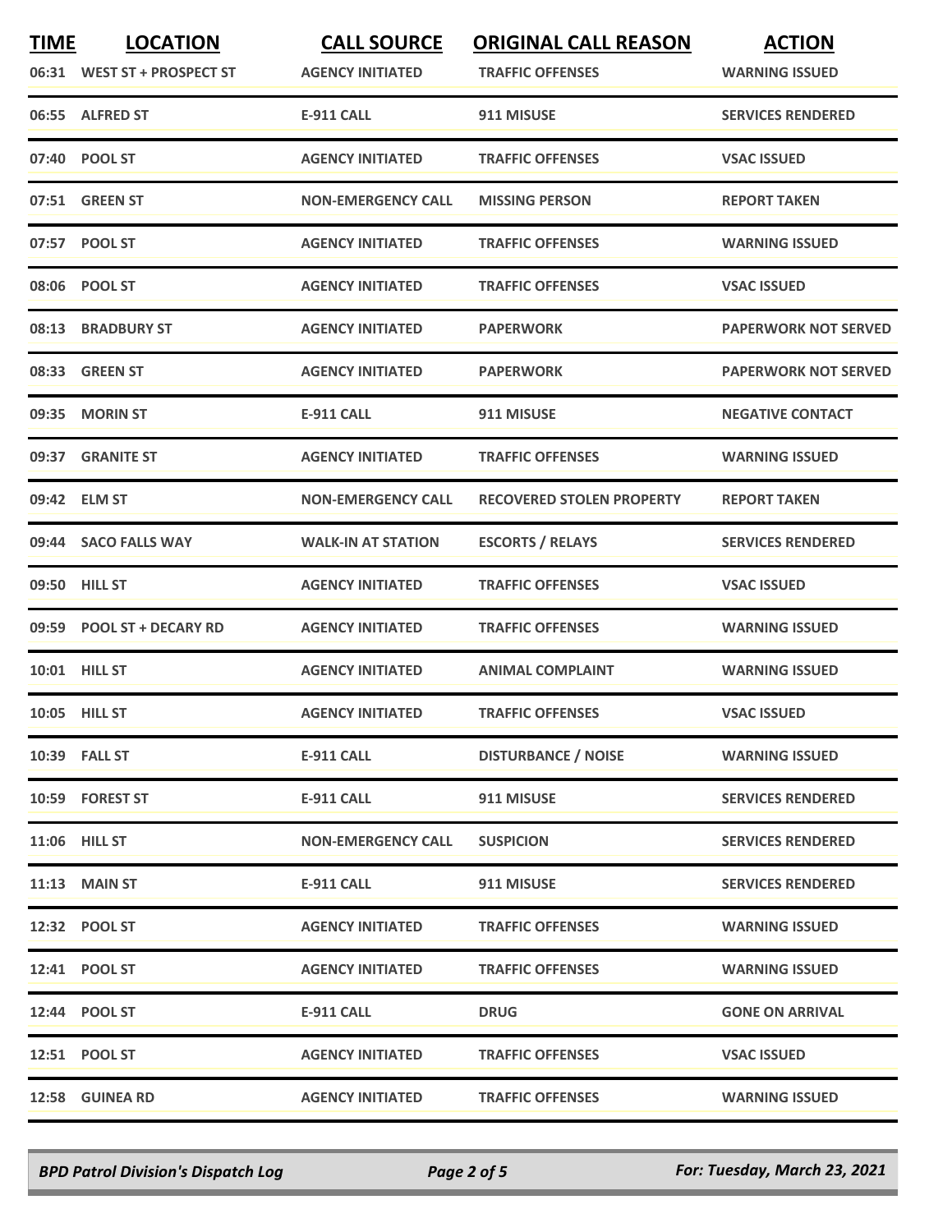| <b>TIME</b> | <b>LOCATION</b>                                                                                          | <b>CALL SOURCE</b>                                             | <b>ORIGINAL CALL REASON</b>                                          | <b>ACTION</b>            |  |
|-------------|----------------------------------------------------------------------------------------------------------|----------------------------------------------------------------|----------------------------------------------------------------------|--------------------------|--|
|             | 13:12 POOL ST                                                                                            | <b>AGENCY INITIATED</b>                                        | <b>TRAFFIC OFFENSES</b>                                              | <b>WARNING ISSUED</b>    |  |
|             | 13:26 POOL ST                                                                                            | <b>AGENCY INITIATED</b>                                        | <b>TRAFFIC OFFENSES</b>                                              | <b>WARNING ISSUED</b>    |  |
|             | 13:36 POOL ST                                                                                            | <b>AGENCY INITIATED</b>                                        | <b>TRAFFIC OFFENSES</b>                                              | <b>VSAC ISSUED</b>       |  |
|             | 13:42 SACO FALLS WAY                                                                                     | <b>NON-EMERGENCY CALL</b>                                      | <b>ARTICLES LOST/FOUND</b>                                           | <b>SERVICES RENDERED</b> |  |
|             | 13:51 POOL ST                                                                                            | <b>AGENCY INITIATED</b>                                        | <b>TRAFFIC OFFENSES</b>                                              | <b>WARNING ISSUED</b>    |  |
|             | 13:54 POOL ST                                                                                            | <b>AGENCY INITIATED</b>                                        | <b>TRAFFIC OFFENSES</b>                                              | <b>WARNING ISSUED</b>    |  |
|             | 13:56 ALFRED ST                                                                                          | <b>NON-EMERGENCY CALL</b>                                      | <b>CHECK WELFARE</b>                                                 | <b>SERVICES RENDERED</b> |  |
|             | 13:59 SACO FALLS WAY                                                                                     | <b>WALK-IN AT STATION</b>                                      | <b>PAPERWORK</b>                                                     | <b>SERVICES RENDERED</b> |  |
|             | 14:17 BRADBURY ST                                                                                        | <b>NON-EMERGENCY CALL</b>                                      | <b>JUVENILE OFFENSES</b>                                             | <b>SERVICES RENDERED</b> |  |
|             | <b>14:18 MAIN ST</b>                                                                                     | <b>NON-EMERGENCY CALL</b>                                      | <b>ALARM - COMMERCIAL FIRE</b>                                       | <b>DISPATCH HANDLED</b>  |  |
|             | 14:28 ALEXANDER DR                                                                                       | <b>NON-EMERGENCY CALL</b>                                      | <b>FRAUD / SCAM</b>                                                  | <b>REPORT TAKEN</b>      |  |
|             | 14:30 ALFRED ST                                                                                          | <b>WALK-IN AT STATION</b>                                      | <b>PAPERWORK</b>                                                     | <b>SERVICES RENDERED</b> |  |
|             | 15:06 POOL ST + KRISTEL LN                                                                               | <b>AGENCY INITIATED</b>                                        | <b>TRAFFIC OFFENSES</b>                                              | <b>WARNING ISSUED</b>    |  |
|             | <b>15:13 HILL ST</b>                                                                                     | <b>AGENCY INITIATED</b>                                        | <b>TRAFFIC OFFENSES</b>                                              | <b>WARNING ISSUED</b>    |  |
|             | 15:20 ELM ST                                                                                             | <b>NON-EMERGENCY CALL</b>                                      | <b>SHOPLIFTING</b>                                                   | <b>SUMMONS ISSUED</b>    |  |
|             |                                                                                                          |                                                                | OFFENDER: JENNIFER ROBIN BELAIR  AGE: 50  RESIDENT OF: BIDDEFORD, ME |                          |  |
|             |                                                                                                          | CHARGE: THEFT BY UNAUTHORIZED TAKING OR TRANSFER - SHOPLIFTING |                                                                      |                          |  |
|             |                                                                                                          |                                                                | OFFENDER: MEAGAN T ROBERTS  AGE: 23  RESIDENT OF: BIDDEFORD, ME      |                          |  |
|             | CHARGE: THEFT BY UNAUTHORIZED TAKING OR TRANSFER - SHOPLIFTING<br>CHARGE: VIOLATING CONDITION OF RELEASE |                                                                |                                                                      |                          |  |
|             | <b>15:48 VINCENT AVE</b>                                                                                 | <b>NON-EMERGENCY CALL</b>                                      | <b>CHECK WELFARE</b>                                                 | <b>SERVICES RENDERED</b> |  |
|             | 15:50 JEFFERSON ST + WASHINGTON S NON-EMERGENCY CALL                                                     |                                                                | <b>CHECK WELFARE</b>                                                 | <b>SERVICES RENDERED</b> |  |
|             | 15:51 SOUTH ST                                                                                           | <b>AGENCY INITIATED</b>                                        | <b>TRAFFIC OFFENSES</b>                                              | <b>WARNING ISSUED</b>    |  |
|             | 16:17 SOUTH ST + HAYFIELD RD                                                                             | <b>AGENCY INITIATED</b>                                        | <b>TRAFFIC OFFENSES</b>                                              | <b>WARNING ISSUED</b>    |  |
|             | <b>16:21 PIKE ST</b>                                                                                     | <b>NON-EMERGENCY CALL</b>                                      | <b>PARKING COMPLAINT</b>                                             | <b>SERVICES RENDERED</b> |  |
|             | <b>17:01 MAIN ST</b>                                                                                     | <b>AGENCY INITIATED</b>                                        | <b>CHECK WELFARE</b>                                                 | <b>SERVICES RENDERED</b> |  |
|             |                                                                                                          |                                                                |                                                                      |                          |  |

*BPD Patrol Division's Dispatch Log Page 3 of 5 For: Tuesday, March 23, 2021*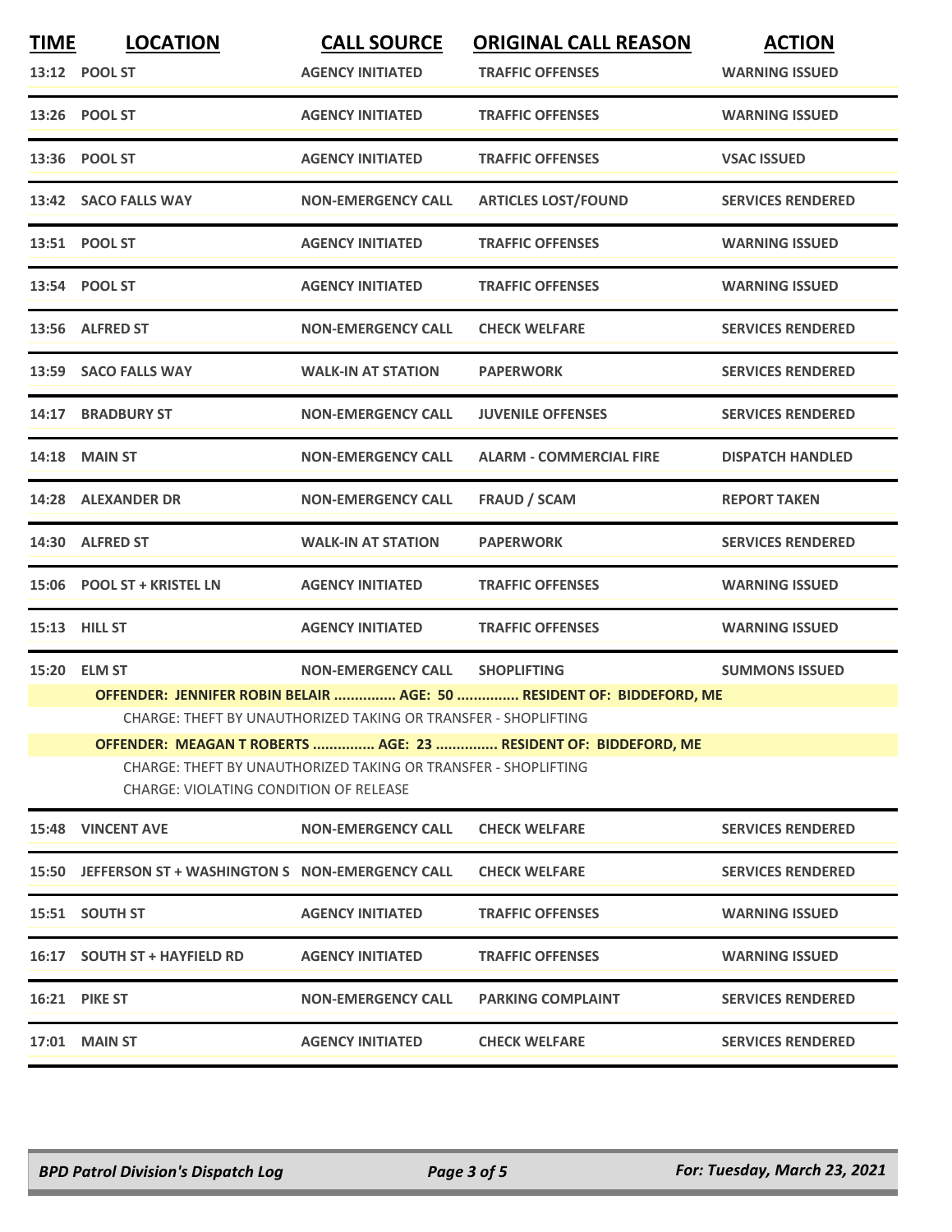**TIME LOCATION CALL SOURCE ORIGINAL CALL REASON ACTION**

**17:07 GRANITE ST NON-EMERGENCY CALL DOMESTIC COMPLAINTS ARREST(S) MADE**

**OFFENDER: JOLENE MARIE ERNEST ............... AGE: 44 ............... RESIDENT OF: BIDDEFORD, ME**

CHARGE: DOMESTIC VIOLENCE ASSAULT CHARGE: VIOLATING CONDITION OF RELEASE

|       | 17:15 GEORGE ST                                                       | E-911 CALL                                     | 911 MISUSE                       | <b>NO ACTION REQUIRED</b> |
|-------|-----------------------------------------------------------------------|------------------------------------------------|----------------------------------|---------------------------|
|       | 17:17 SOUTH ST + WESTMORE AVE                                         | <b>AGENCY INITIATED</b>                        | <b>TRAFFIC OFFENSES</b>          | <b>WARNING ISSUED</b>     |
|       | 17:27 SOUTH ST + WESTERN AVE                                          | <b>AGENCY INITIATED</b>                        | <b>TRAFFIC OFFENSES</b>          | <b>WARNING ISSUED</b>     |
|       | 17:36 ALFRED ST                                                       | <b>AGENCY INITIATED</b>                        | <b>TRAFFIC OFFENSES</b>          | <b>VSAC ISSUED</b>        |
|       | 17:49 POOL ST + MEETINGHOUSE RD                                       | <b>AGENCY INITIATED</b>                        | <b>TRAFFIC OFFENSES</b>          | <b>WARNING ISSUED</b>     |
|       | 17:53 HILL ST + PARKER RIDGE RD                                       | <b>AGENCY INITIATED</b>                        | <b>TRAFFIC OFFENSES</b>          | <b>VSAC ISSUED</b>        |
|       | 18:01 SUMMER ST                                                       | <b>NON-EMERGENCY CALL</b>                      | <b>ANIMAL COMPLAINT</b>          | <b>UNFOUNDED</b>          |
|       | 18:18 HILL ST + PARKER RIDGE RD                                       | <b>AGENCY INITIATED</b>                        | <b>TRAFFIC OFFENSES</b>          | <b>WARNING ISSUED</b>     |
|       | 19:33 PIERSONS LN                                                     | <b>NON-EMERGENCY CALL</b>                      | <b>CRIM THREAT / TERRORIZING</b> | <b>REPORT TAKEN</b>       |
|       | 19:48 ALFRED ST + ROBERTS ST                                          | <b>AGENCY INITIATED</b>                        | <b>TRAFFIC OFFENSES</b>          | <b>WARNING ISSUED</b>     |
| 20:07 | <b>PLEASANT AVE</b>                                                   | <b>AGENCY INITIATED</b>                        | <b>OUT FOR FOLLOW UP</b>         | <b>SUMMONS ISSUED</b>     |
|       | OFFENDER: AINE TIERNAN  AGE: 20  RESIDENT OF: LITTLETON, MA           |                                                |                                  |                           |
|       | CHARGE: MINOR GIVING FALSE AGE TO ORDER LIQUOR                        |                                                |                                  |                           |
|       | OFFENDER: ELIZA GRACE HELLIWELL  AGE: 20  RESIDENT OF: WESTFIELD, MA  |                                                |                                  |                           |
|       | CHARGE: MINOR GIVING FALSE AGE TO ORDER LIQUOR                        |                                                |                                  |                           |
|       | OFFENDER: JESSICA E RICKETTS  AGE: 20  RESIDENT OF: E BRIDGEWATER, MA |                                                |                                  |                           |
|       | CHARGE: MINOR GIVING FALSE AGE TO ORDER LIQUOR                        |                                                |                                  |                           |
|       | OFFENDER: KYLIE CLAIRE LAVALLEE  AGE: 19  RESIDENT OF: BIDDEFORD, ME  |                                                |                                  |                           |
|       |                                                                       | CHARGE: MINOR GIVING FALSE AGE TO ORDER LIQUOR |                                  |                           |
|       | 20:25 WASHINGTON ST                                                   | <b>NON-EMERGENCY CALL</b>                      | <b>SUSPICION</b>                 | <b>NEGATIVE CONTACT</b>   |
|       | 20:28 SACO FALLS WAY                                                  | <b>NON-EMERGENCY CALL</b>                      | <b>WARRANT ARREST</b>            | <b>NEGATIVE CONTACT</b>   |
|       | 21:20 ELM ST + GOOCH ST                                               | <b>AGENCY INITIATED</b>                        | <b>TRAFFIC OFFENSES</b>          | <b>WARNING ISSUED</b>     |
|       | 21:20 CUTTS ST                                                        | <b>NON-EMERGENCY CALL</b>                      | <b>HARASSMENT</b>                | <b>SERVICES RENDERED</b>  |
|       | 21:30 DORY LN                                                         | <b>NON-EMERGENCY CALL</b>                      | <b>SUSPICION</b>                 | <b>SERVICES RENDERED</b>  |
|       | 21:31 ELM ST + HOOPER ST                                              | <b>AGENCY INITIATED</b>                        | <b>TRAFFIC OFFENSES</b>          | <b>WARNING ISSUED</b>     |
|       | 21:58 ALFRED ST                                                       | <b>AGENCY INITIATED</b>                        | <b>TRAFFIC OFFENSES</b>          | <b>WARNING ISSUED</b>     |

*BPD Patrol Division's Dispatch Log Page 4 of 5 For: Tuesday, March 23, 2021*